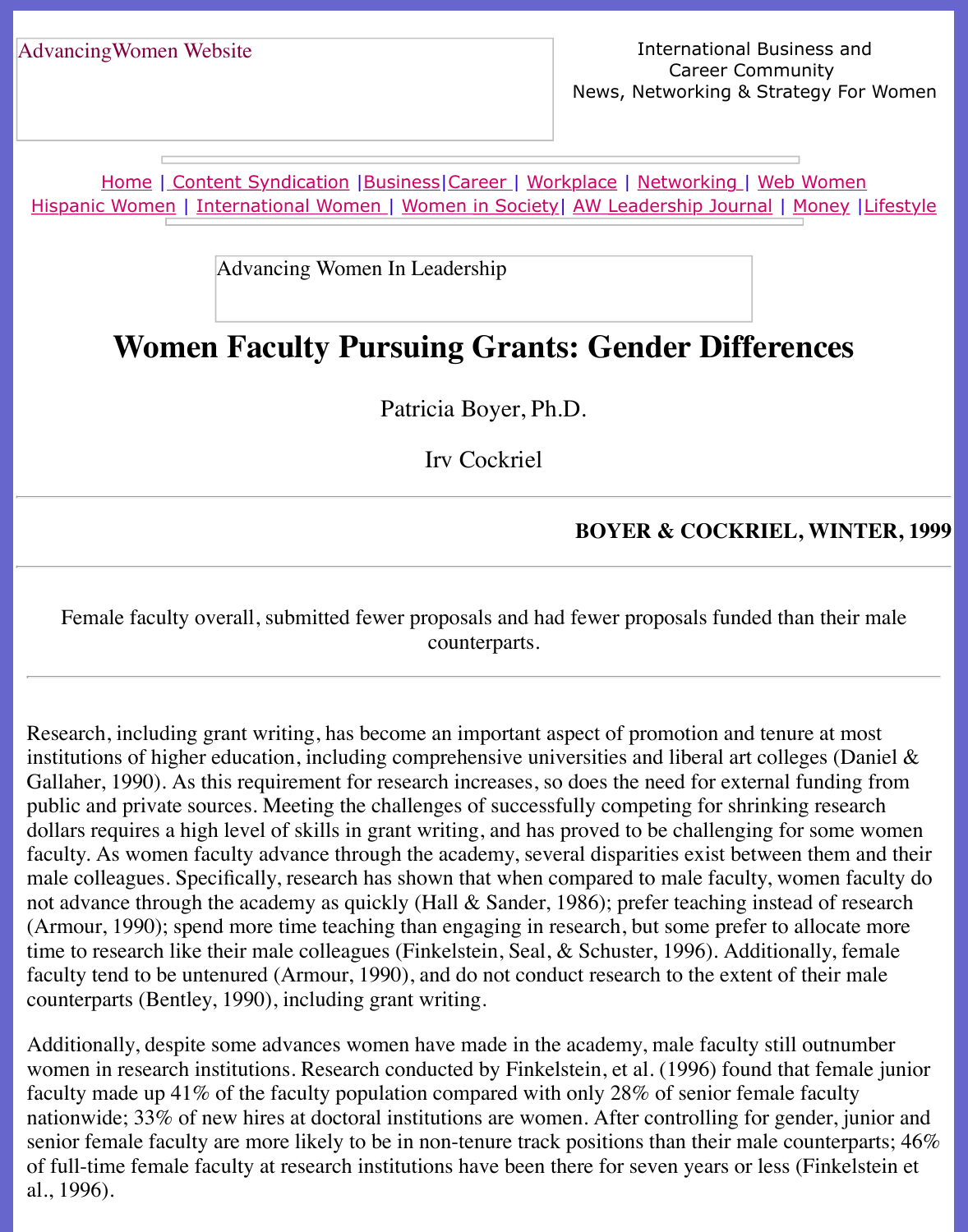One cannot address the issue of gender disparities in funded grants and without discussing the effect it has on publication and eventually promotion of faculty. Finkelstein et al. (1996) asserted that males are more likely than females to be involved in research and publication. However, explanations are unclear as to why these differences exist (Bentley, 1990). Bentley (1990) speculated that the differences are related to the fact that few women are not concentrated in research institutions. While Davis  $\&$  Astin (1987) contended that the differences exist in the type of publications and not quantity or quality of work.

Other research suggests that faculty members' beliefs about themselves affect their research endeavors. For example, Taylor, Locke, Lee, and Gist (1984) argued that research self-efficacy (self-perception in one's ability to successfully perform research) is related to faculty research productivity. Self-efficacy, as defined by Vasil (1992), is the perception faculty possess in their ability to successfully perform research or the belief that faculty possess certain skills and they are able to utilize them in a particular situation (Landino & Owen, 1988). Moreover, women faculty with self-competence, belief that if one possess the necessary research skills, do publish; faculty who did not have self-competence published little (Bentley & Blackburn, 1992).

The present study is an effort to understand differences in research, more specifically grant writing, among faculty members at Association of American Universities (AAU) 'Research I' institutions as classified by Carnegie. More specifically, the focus of this research concentrates on factors that motivate and hinder faculty in their pursuit of grant proposals. The question guiding this research is: "Are there any differences in the factors that motivate and hinder faculty in their pursuit of grants when gender is considered?"

# **METHOD**

## **Procedure and Study Participants**

A list of AAU 'Research I' faculty members were obtained from sources such as the *Peterson's Guide to Business, Education, Health & Law* and the internet. The names of the faculty were placed in alphabetical order and numbered. Then faculty were randomly selected utilizing random numbers generated from SAS. Addresses of the faculty were obtained via the internet from faculty respective institutions' homepage.

A questionnaire was mailed to 370 College of Education faculty. A sample of 248 (67%) usable surveys were completed and returned. The sample, identified through a systematic random selection of names of AAU faculty, was designed to have a confidence level of 90% with a margin of error =.05.

#### **Questionnaire and Data Analysis**

The questionnaire was developed based on instruments utilized by Monahan (1993) and Dooley (1995) as well as a review of the related literature. As shown in Tables 1 and 2, the questionnaire assessed 15 items for both motivating and hindering factors. Chi-square test of independence was utilized to answer the research question, "Are there any differences in the factors that motivate and hinder faculty in their pursuit of grants when gender is considered?"

# **RESULTS**

Of the AAU faculty responding to the questionnaire, 141 (57.3%) were males and 105 (42.7%) were females. The study participants include, 143 (58.1%) full professors, 58 (23.6%) associate professors, and 45 (18.3%) assistant professors; 191 (77.6%) of the respondents were tenured professors and 55 (22.4%)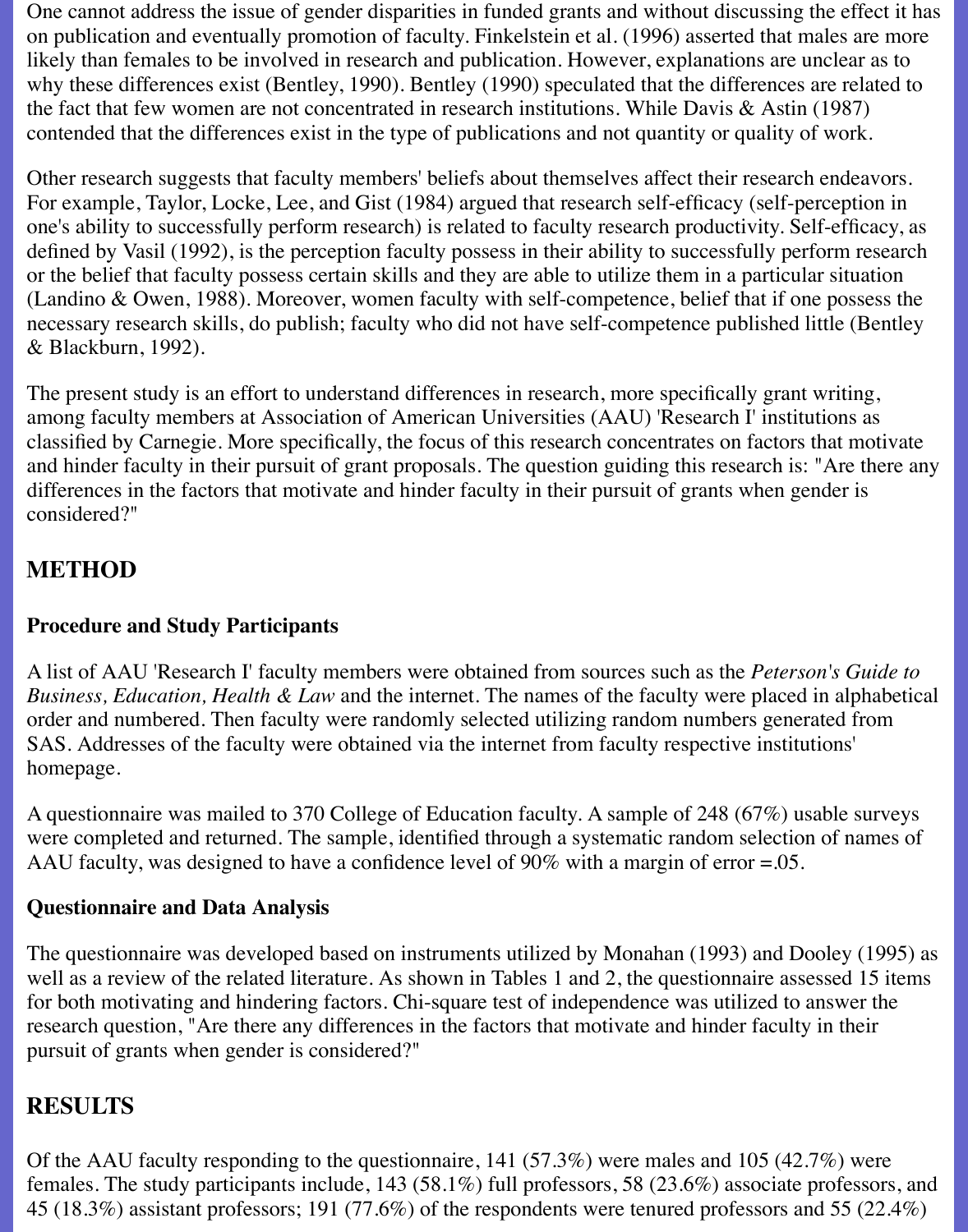reputation as a capable researcher" (c2 = 13.862,  $df=3$ ; p<.01).

Significant differences by gender were also found in the following barriers to grant writing. The barriers of the barriers to grant writing. were, "inadequate support available to submit a proposal in a timely manner" (c2 = 11.137, *d* "lack of train[ing in gr](file:///Users/nrahman/Dropbox/AWL/June9/No4/boyer1.html)ant seeking and grant writing" (c2 = 9.926,  $df=3$ ; p<.05); "too time cons =8.912, *df*=3; p<.05) were all found to be significant when compared to the gender of faculty

Regarding submitting proposals for funding, the results show virtually no differences between (10%) and male (8%) faculty who did not submit proposal for funding. When one to three re proposals were submitted for funding, female faculty  $(47%)$  submitted proposal at a higher p than male faculty  $(37\%)$ , while male faculty  $(54\%)$  tend to submit four or more research proposes higher percentage than female faculty  $(42\%)$  (**Table 3**). In this study, female faculty  $(23\%)$  h percentage of proposals that were not funded than male faculty  $(16\%)$ . When one to three proposed funded, female faculty (59%) have a slightly higher percentage than male faculty (56%). When funded four or  $\frac{1}{2}$ more proposals were funded, male faculty  $(27%)$  have a slightly higher percentage than female (18%) (**Table 4**). Tables 3 and 4 are based on proposals submitted or funded from the previour

## **DISCUSSION**

This research indicates that there is a significa[nt gende](file:///Users/nrahman/Dropbox/AWL/June9/No4/boyer3.html)r difference in factors that motivate and faculty in grant writing. Also, the results of this study suggest gender differences in the numl proposals submitted and funded. Female faculty reported lacking the necessary training to pur In fact, [the lack](file:///Users/nrahman/Dropbox/AWL/June9/No4/boyer4.html) of training was a main factor that influenced the decision of the female faculty not to the set of the female faculty not to the set of the female faculty not to the set of the female faculty not to the s pursue grants. In most cases, women faculty were not knowledgeable about how to initiate the process of process of  $p$ grant writing which accounts for fewer proposals being submitted. These findings hold impo implications for university administrators who are interested in assisting their women faculty successfully competing for limited grant funds.

Therefore, once faculty members are hired, university administrators play a major role in the when pursuing grants. If the goals of university administrators are to support and facilitate su women faculty, more emphasis should be placed on providing adequate training and mentors This notice is supported by the work of Teague (1981) who proposed a collaborative effort b female faculty and those with knowledge of proposal writing. It is recommended that universe implement faculty development program with sessions on identifying appropriate funding so techniques in writing successful grants.

Previous studies have found male faculty more involved in research and publication. The fin study are inconsistent with results of previous research. For this study, female faculty overall fewer proposals and had fewer proposals funded than their male counterparts (**Table 3** and **Table 4**). However, there are some female faculty who submitted four or more proposals and had four proposals funded.

Universities judge themselves and are judged by others based on research productivity (Fulton 1974) and the dollar amount of grants acquired (Geiger, 1986). Since universities are competitive, and the dollar amount of grants acquired (Geiger, 1986). Since universities are competitive.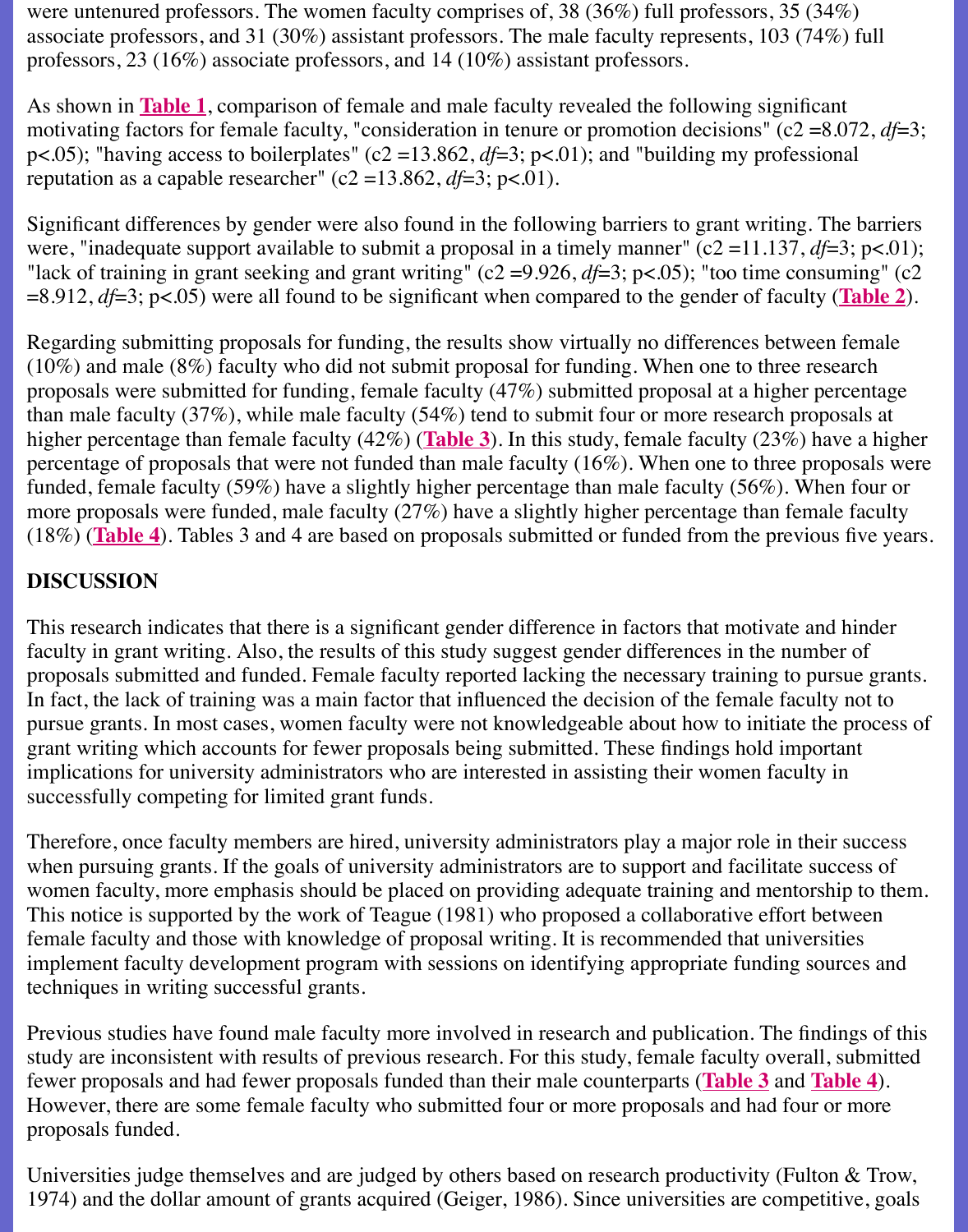for the faculty are to seek prestige for their particular institution and themselves. For faculty who seek opportunities to build their professional reputations as capable researchers, incentives must be individualized which will motivate them in making "a name for themselves," their universities, and contribute to their area of research interest when grants are funded. It is imperative that these motivators and barriers be taken into account if women faculty at AAU 'Research I' institutions will have an equal chance of succeeding in the academy. However, it is important to note a potential limitation to this study is the results are based on faculty in colleges of education at AAU 'Research I' institutions and thus it is unclear if the results can be generalized to faculty from other institutions.

## **REFERENCES**

Armour, R. (1990). Racial and gender differences in faculty careers. (ERIC Document Reproduction Services No. ED323825).

Bentley, R. J. (1990). *Faculty research performance over time and its relationship to sources of grant support.* Unpublished doctoral dissertation, The University of Michigan.

Bentley, R. J. & Blackburn, R. T. (1992). Two decades of gains for female faculty? *Teachers College Record, 93* (4), 697-709.

Daniel, L. G. & Gallaher, I. (1990). Impediments to faculty involvement in grant-related activities: A case study. *Journal of the Society of Research Administrators, 16,* 5-13.

Davis, D. & Astin, H.S. (1987). Reputational standing in academe. *Journal of Higher Education 58*(3), 123-144.

Dooley, L. M. (Spring, 1995). Barriers and inducements to grant related Activity by a College of Education faculty. *Research Management Review, 7,* (2),10-24.

Finkelstein, M. J., Seal, R. K., & Schuster, J. H. (1996). *The American faculty in transition: A first look at the new academic generation.* A paper prepared for the National Center for Education Statistics NSOPF93.

Fulton, O. & Trow, M. (1974). Research activity in higher education*. Sociology of Education, 47,* 29-73.

Geiger, R. L. (1986). *To advance knowledge: The growth of American research universities, 1900-1940.* New York: Oxford University Press.

Hall, R. M. & Sander, B. R. (1986). Academic mentoring for women students and faculty: A new look at an old way to get ahead. (ERIC Document Reproduction Services No. ED240891).

Landino, R. A. & Owen, S. V. (1988). Self-efficacy in university faculty*. Journal of Vocational Behavior, 33,* 1-14.

Monahan, T. C. (1993). Barriers and inducements to grant-related activity by New Jersey state college faculty. *Journal of the Society of Research Administrators, 25* (4), 9-25.

Peterson's guide to graduate programs in business, education, health, & law (1996) 13th ed. Peterson's annual guides to graduate study: Book 6. Princeton, NJ.

Taylor, M.S., Locke, F.A., Lee, C., & Gist, M. (1984). Type A behavior and faculty research productivity: What are the mechanisms? *Organizational Behavior and Human Performance, 34,* 402-418.